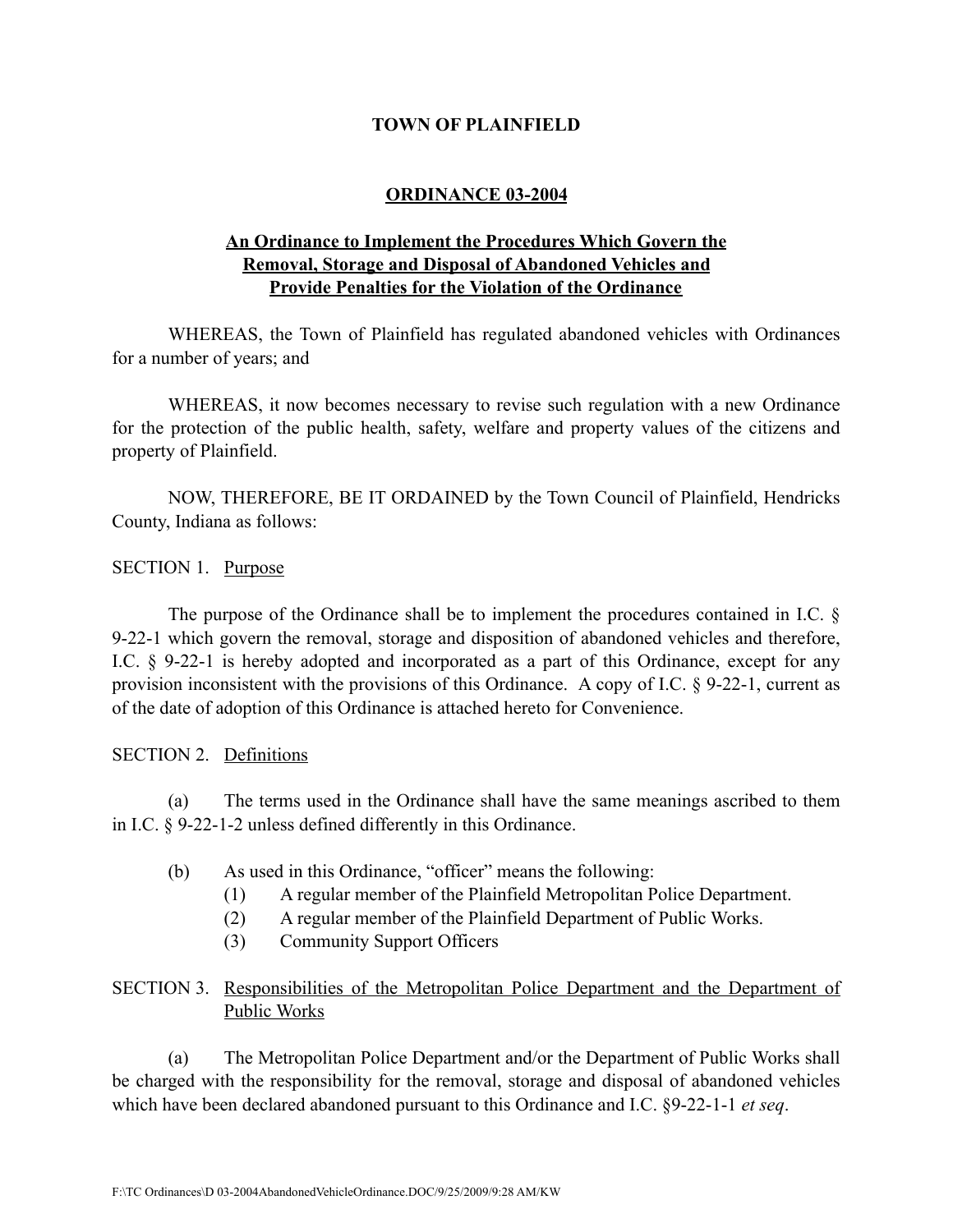(b) The Metropolitan Police Department or the Department of Public Works may enter into contractual arrangements for the disposal of vehicles which have been declared abandoned pursuant to the provisions of this Ordinance and I.C. §9-22-1-1 *et seq*.

 (c) The Department of Public Works may employ personnel, and acquire equipment, property and facilities, to facilitate the removal of abandoned vehicles.

 (d) The Department of Public Works may enter into contractual arrangements with a towing service to provide for the removal, storage and disposal of abandoned vehicles. The contract for these services shall be awarded on the basis of specifications prepared by the Department of Public Works.

### SECTION 4. Storage of Abandoned Vehicles

 Abandoned vehicles which are removed pursuant to this Ordinance and I.C. § 9-9-1.1 shall be towed and stored in an area designated by the department which orders the towing and storage.

## SECTION 5. Appraisals of Vehicles

 If a tagged vehicle or parts are not removed within seventy-two (72) hours of tagging, and the officer suspects the market value of the vehicle is five hundred dollars (\$500.00) or less, the vehicle shall be towed to a storage area, and an appraisal shall be performed by an individual designated by the Plainfield Chief of Police. If the appraisal confirms the market value of the vehicle is five hundred dollars (\$500.00) or less, the Officer shall provide for the immediate disposal of the vehicle to an automobile scrapyard. The department involved shall retain a copy of the appraisal and any photographs for two (2) years after the disposal of the vehicle or parts.

 If the appraisal indicates the market value of the vehicle is greater than five hundred dollars (\$500.00), the notification and disposal procedures in I.C. § 9-22-1 shall be followed.

# SECTION 6. Disposal of Vehicle

 Vehicles which have been towed to a storage area and have not been claimed by the record owner or lienholder within the statutory period shall be disposed of by means of a public sale in the manner provided by I.C. § 9-22-1-2 or § 9-22-1-23.

# SECTION 7. Towing and Storage Charges

 (a) An owner or lienholder who claims a vehicle impounded and declared abandoned by the Plainfield Metropolitan Police Department or the Department of Public Works shall be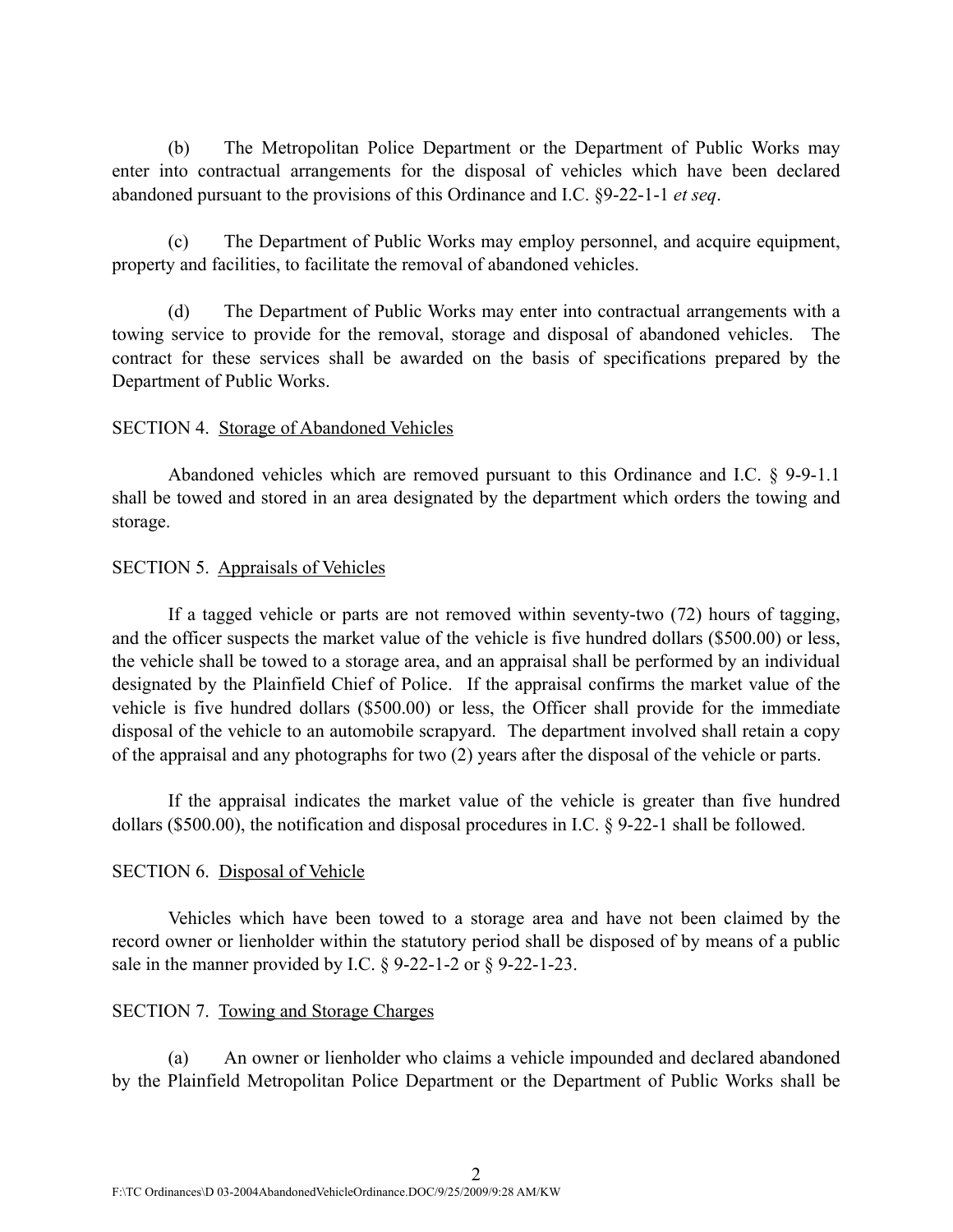charged a towing fee and a per-day storage fee consistent with the usual and customary charges for such services.

 (b) Except as specified in subsection (a) above, an owner or lienholder who claims a vehicle removed and stored by the Department of Public Works shall be charged a fifty dollar (\$50.00) towing fee and fifteen dollars (\$15.00) per day storage fee. The storage fee shall be allowed to accumulate for a maximum period of sixty (60) days.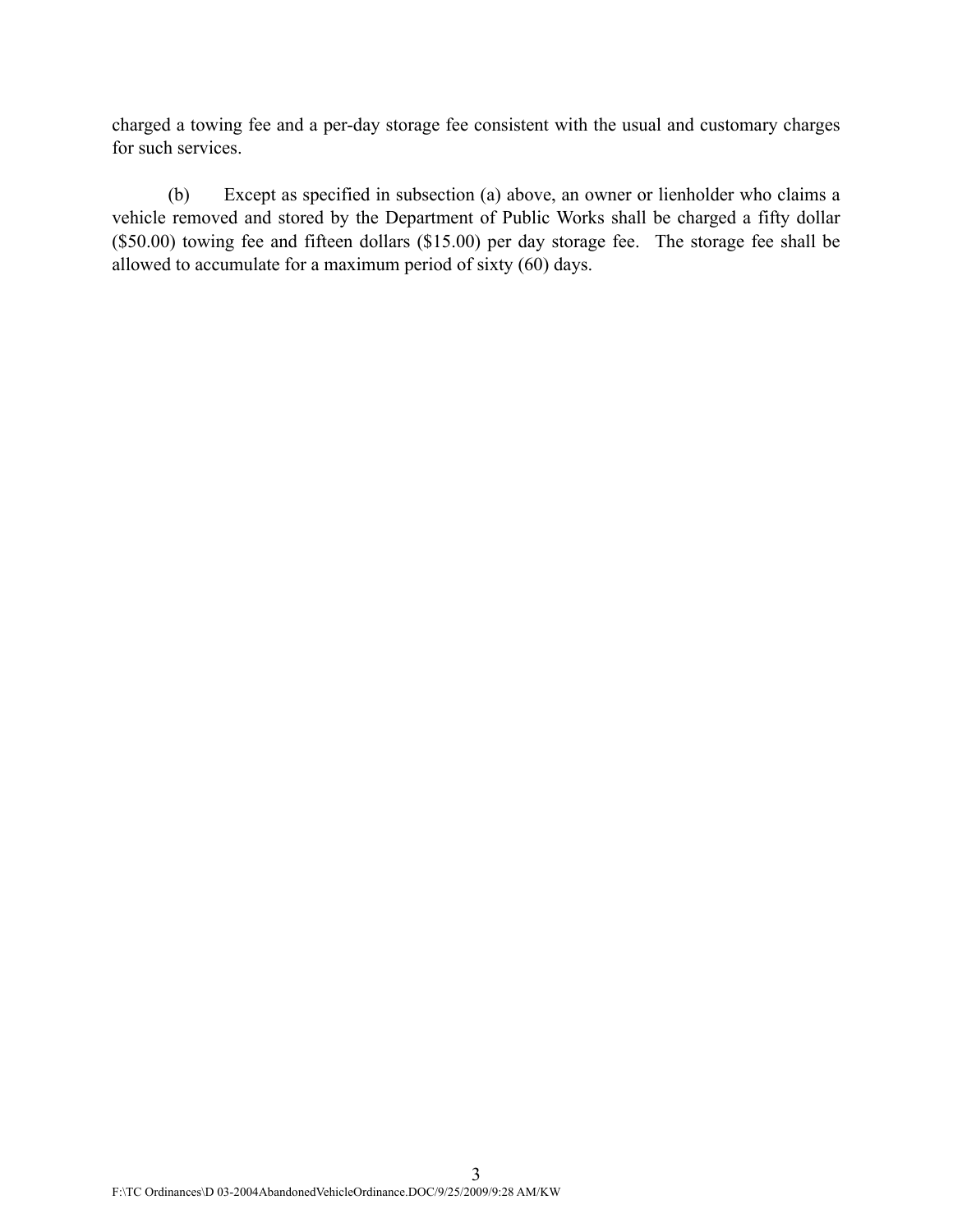### SECTION 8. Penalties

 Any person violating Section 12 (I.C. § 9-22-1-12) or Section 16(a) (I.C. § 9-22-1-16(a)), as incorporated into the Ordinance, by failing to remove the vehicle or a part tagged within the seventy-two (72) hour period commits a Class C infraction and upon conviction thereof shall be fined in an amount not to exceed One Hundred Dollars (\$100.00). The fine provided for by this Section shall be in addition to any costs for which the owner of a vehicle is responsible incidental to the removal, storage, and disposal of the vehicle or part.

## SECTION 9. Abandoned Vehicle Fund

 (a) There is hereby established an "Abandoned Vehicle Fund" to be administered by the Clerk-Treasurer of the Town of Plainfield in accordance with the provisions of I.C. § 9-22-1-25 and § 9-22-1-27.

## SECTION 10. Severability

 (a) The provisions of this Ordinance are severable. If any provision of the Ordinance or the application thereof to any person or circumstance is held to be invalid, such invalidity shall not affect the other provisions or applications of this Ordinance which can be given effect without the invalid provision or application.

### SECTION 11. Repeal of Prior Ordinances

 (a) All Ordinances and parts of Ordinances of the Town of Plainfield in conflict herewith are hereby repealed as of the effective date of this Ordinance.

# SECTION 12. Effective Date

 (a) This Ordinance shall be in full force and effect from and after its passage and adoption by the Plainfield Town Council and any publication required by law.

 $\mathcal{L}_\text{max}$  and  $\mathcal{L}_\text{max}$  and  $\mathcal{L}_\text{max}$  and  $\mathcal{L}_\text{max}$  and  $\mathcal{L}_\text{max}$  and  $\mathcal{L}_\text{max}$ 

 $\mathcal{L}_\text{max}$  and  $\mathcal{L}_\text{max}$  and  $\mathcal{L}_\text{max}$  and  $\mathcal{L}_\text{max}$  and  $\mathcal{L}_\text{max}$  and  $\mathcal{L}_\text{max}$ 

PASSED and ADOPTED by the Plainfield Town Council this 22nd day of March<sub>, 2004</sub>.

### PLAINFIELD TOWN COUNCIL

Robin G. Brandgard

Kent McPhail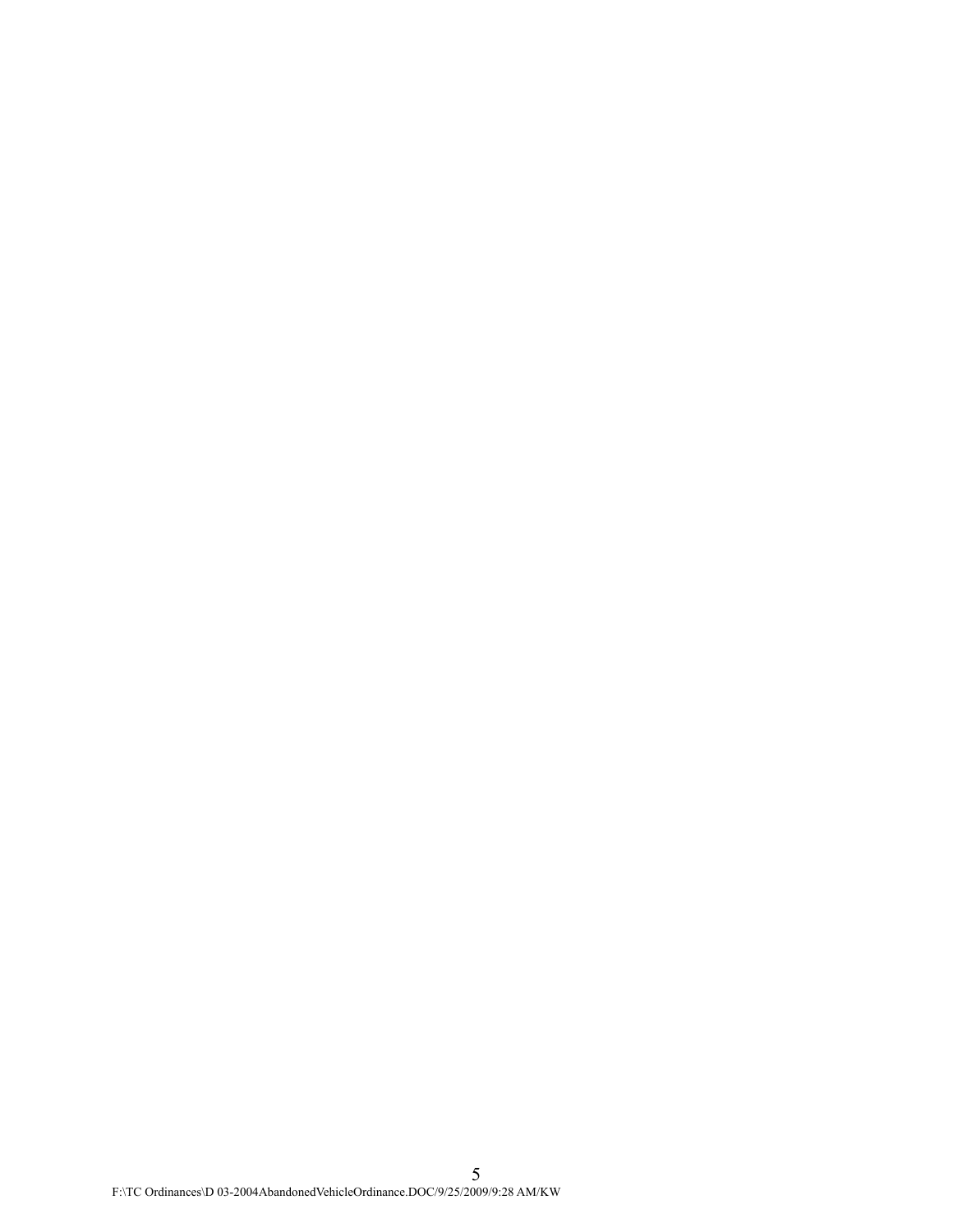Bill Kirchoff

 $\mathcal{L}_\text{max}$  and  $\mathcal{L}_\text{max}$  and  $\mathcal{L}_\text{max}$  and  $\mathcal{L}_\text{max}$  and  $\mathcal{L}_\text{max}$  and  $\mathcal{L}_\text{max}$ 

 $\mathcal{L}_\text{max}$  and  $\mathcal{L}_\text{max}$  and  $\mathcal{L}_\text{max}$  and  $\mathcal{L}_\text{max}$  and  $\mathcal{L}_\text{max}$  and  $\mathcal{L}_\text{max}$ 

 $\mathcal{L}_\text{max}$  and  $\mathcal{L}_\text{max}$  and  $\mathcal{L}_\text{max}$  and  $\mathcal{L}_\text{max}$  and  $\mathcal{L}_\text{max}$  and  $\mathcal{L}_\text{max}$ 

Daniel W. Fivecoat

Edmund L. Gaddie, Jr.

ATTESTED BY:

H. Michael Isaacs, Clerk-Treasurer

 $\mathcal{L}_\text{max}$  , where  $\mathcal{L}_\text{max}$  and  $\mathcal{L}_\text{max}$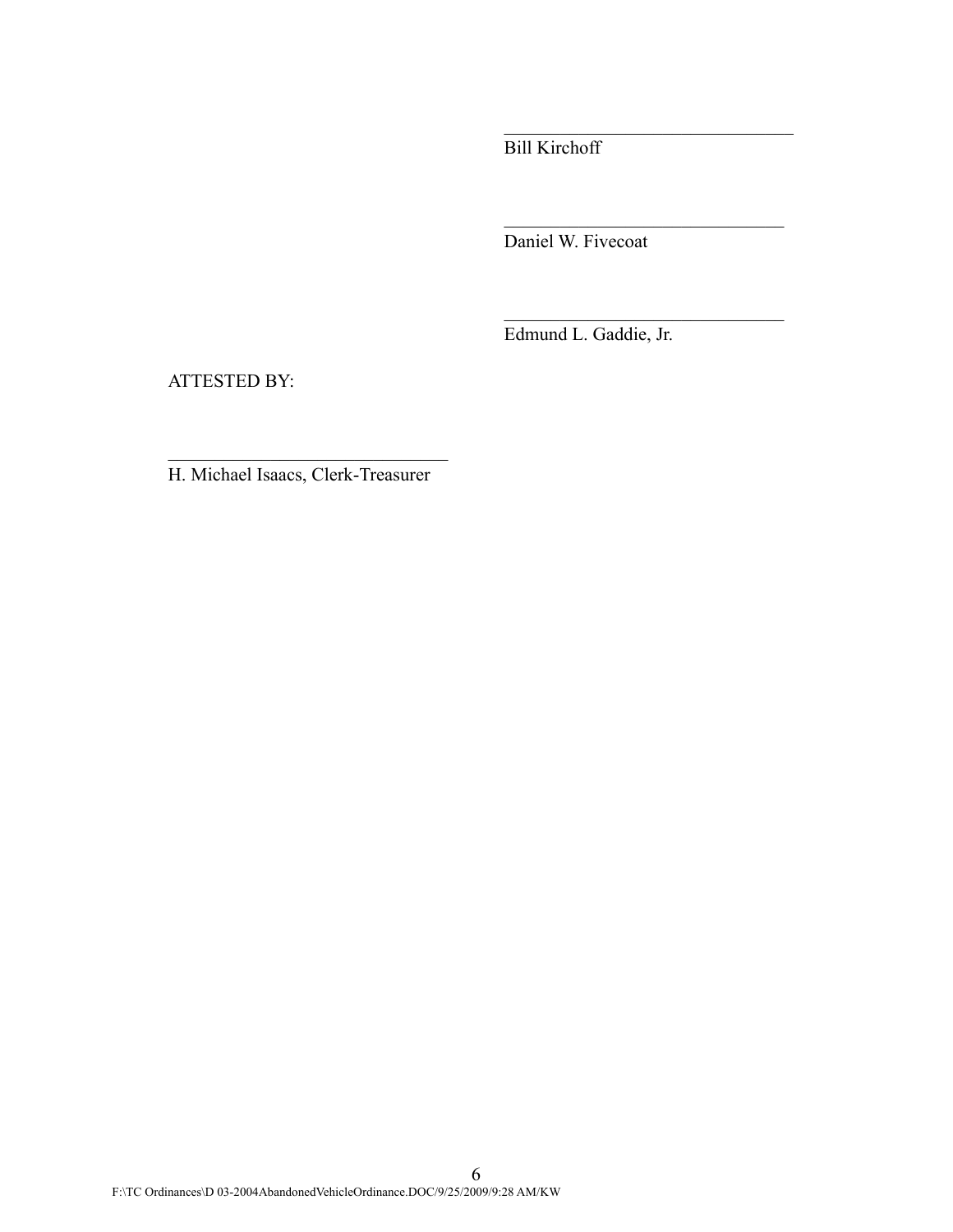# **IC 9-22 ARTICLE 22. ABANDONED, SALVAGED, AND SCRAP VEHICLES**

# **IC 9-22-1**

Chapter 1. Abandoned Motor Vehicles

# **IC 9-22-1-1**

# **Application of chapter**

Sec. 1. This chapter does not apply to the following:

 (1) A vehicle in operable condition specifically adapted or constructed for operation on privately owned raceways.

 (2) A vehicle stored as the property of a member of the armed forces of the United States who is on active duty assignment.

(3) A vehicle located on a vehicle sale lot.

(4) A vehicle located upon property licensed or zoned as an automobile scrapyard.

(5) A vehicle registered and licensed under IC 9-18-12 as an antique vehicle.

*As added by P.L.2-1991, SEC.10. Amended by P.L.108-2001, SEC.2.*

# **IC 9-22-1-2**

# **Officer defined**

Sec. 2. As used in this chapter, "officer" means the following:

(1) A regular member of the state police department.

(2) A regular member of a city or town police department.

(3) A town marshal or town marshal deputy.

(4) A regular member of the county police force.

(5) An individual of an agency designated by ordinance of the fiscal body.

*As added by P.L.2-1991, SEC.10.*

# **IC 9-22-1-3**

# **Public agency defined**

Sec. 3. As used in this chapter, "public agency" means the bureau or local agency given the responsibility by statute or ordinance for the removal, storage, and disposal of abandoned vehicles.

*As added by P.L.2-1991, SEC.10.*

# **IC 9-22-1-4**

# **Responsibility and liability of owner of abandoned vehicle or parts**

Sec. 4. The person who owns an abandoned vehicle or parts is:

(1) responsible for the abandonment; and

(2) liable for all of the costs incidental to the removal, storage, and disposal;

of the vehicle or the parts under this chapter.

*As added by P.L.2-1991, SEC.10.*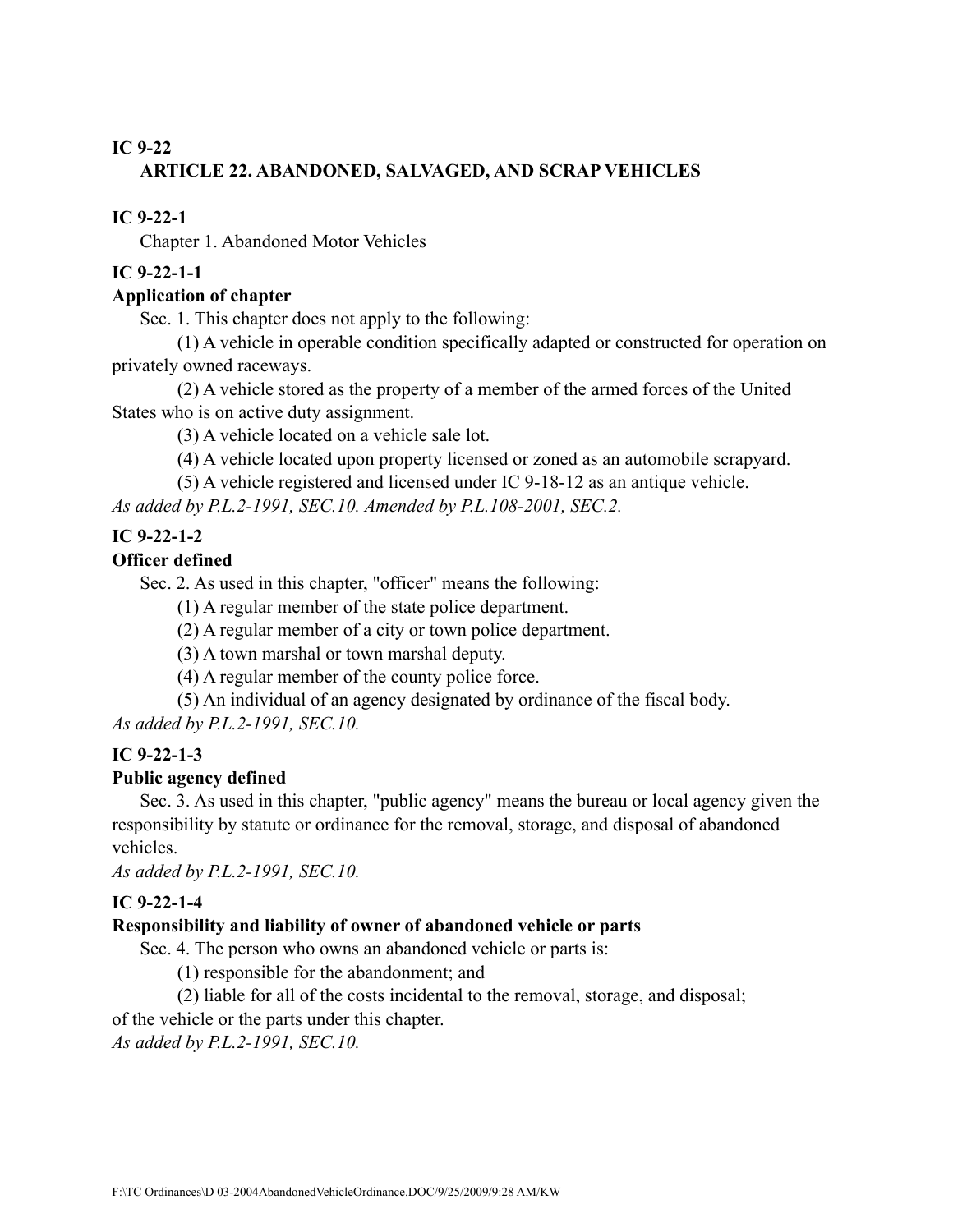### **Discovery of possession by person other than vehicle owner**

Sec. 5. When an officer discovers a vehicle in the possession of a person other than the person who owns the vehicle and the person cannot establish the right to possession of the vehicle, the vehicle shall be taken to and stored in a suitable place. *As added by P.L.2-1991, SEC.10.*

#### **IC 9-22-1-6**

## **Notice to bureau of vehicle discovered in possession of person other than owner; search; notice to owner**

Sec. 6. The bureau shall be notified within seventy-two (72) hours of the location and description of a vehicle described in section 5 of this chapter. Upon receipt of notification, the bureau shall cause a search to be made to determine and notify the person who owns the vehicle under section 20 of this chapter.

*As added by P.L.2-1991, SEC.10.*

### **IC 9-22-1-7**

### **Inability to determine ownership; declaring vehicle abandoned**

Sec. 7. If the person who owns a vehicle cannot be determined by a search under section 20 of this chapter, the bureau shall declare the vehicle abandoned and provide for disposal under this chapter.

*As added by P.L.2-1991, SEC.10.*

#### **IC 9-22-1-8**

### **Release to owner or lienholder of stored vehicle**

Sec. 8. If the properly identified person who owns or holds a lien on a vehicle appears at the site of storage before disposal of the vehicle or parts and pays all costs incurred against the vehicle or parts at that time, the vehicle or parts shall be released.

*As added by P.L.2-1991, SEC.10.*

# **IC 9-22-1-9**

#### **Release; contents; notice by towing operators**

Sec. 9. The release must state the name, signature, and address of the person who owns or holds a lien on the vehicle, a description of the vehicle or parts, costs, and date of release. A towing operator shall notify the bureau of all releases under section 8 of this chapter. *As added by P.L.2-1991, SEC.10. Amended by P.L.66-1992, SEC.4.*

### **IC 9-22-1-10**

#### **Failure of owner or lienholder to appear; declaring vehicle abandoned**

Sec. 10. If the person who owns or holds a lien under section 8 of this chapter does not appear and pay all costs, the bureau shall declare the vehicle abandoned and provide for disposal under this chapter.

*As added by P.L.2-1991, SEC.10.*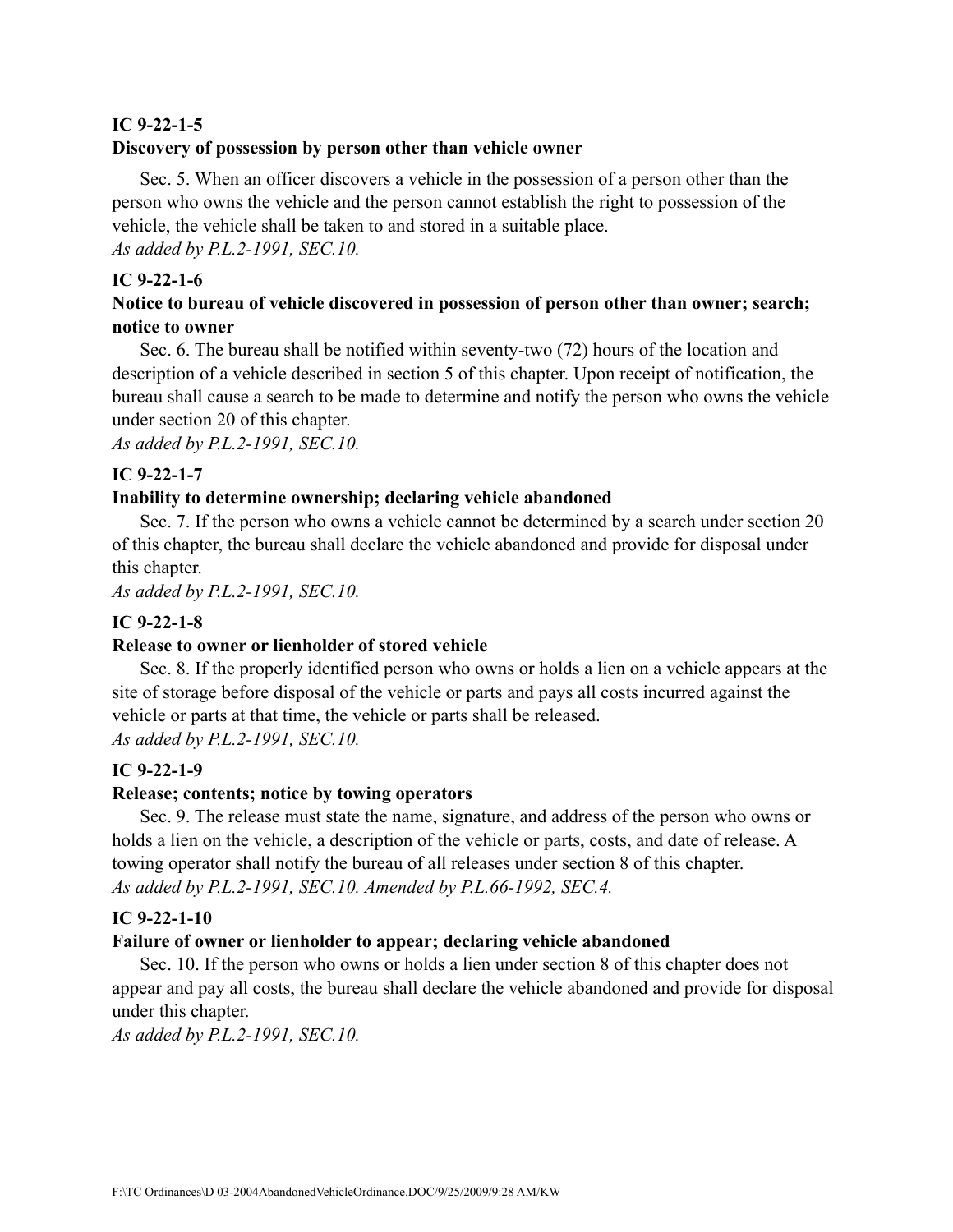### **Tagging abandoned vehicle or parts**

Sec. 11. An officer who finds or is notified of a vehicle or parts believed to be abandoned shall attach in a prominent place a notice tag containing the following information:

 (1) The date, time, officer's name, public agency, and address and telephone number to contact for information.

(2) That the vehicle or parts are considered abandoned.

(3) That the vehicle or parts will be removed after seventy-two (72) hours.

 (4) That the person who owns the vehicle will be held responsible for all costs incidental to the removal, storage, and disposal of the vehicle.

 (5) That the person who owns the vehicle may avoid costs by removal of the vehicle or parts within seventy-two (72) hours.

*As added by P.L.2-1991, SEC.10. Amended by P.L.66-1992, SEC.5.*

#### **IC 9-22-1-12**

#### **Officer's abandoned vehicle report; photographs**

Sec. 12. If a vehicle or a part tagged under section 11 of this chapter is not removed within the seventy-two (72) hour period, the officer shall prepare a written abandoned vehicle report of the vehicle or parts, including information on the condition, missing parts, and other facts that might substantiate the estimated market value of the vehicle or parts. Photographs shall be taken to describe the condition of the vehicle or parts.

*As added by P.L.2-1991, SEC.10.*

#### **IC 9-22-1-13**

#### **Disposal of vehicle or parts; retention of records and photographs by bureau**

Sec. 13. (a) If in the opinion of the officer the market value of an abandoned vehicle or parts determined under section 12 of this chapter is less than:

(1) one hundred dollars (\$100); or

 (2) in a municipality that has adopted an ordinance under subsection (b), the amount established by the ordinance;

the officer shall immediately dispose of the vehicle to an automobile scrapyard. A copy of the abandoned vehicle report and photographs relating to the abandoned vehicle shall be forwarded to the bureau. The public agency disposing of the vehicle shall retain the original records and photographs for at least two (2) years.

 (b) The legislative body of a municipality (as defined in IC 36-1-2-11) may adopt an ordinance that establishes the market value below which an officer may dispose of a vehicle or parts under subsection (a). However, the market value established by the ordinance may not be more than five hundred dollars (\$500).

*As added by P.L.2-1991, SEC.10. Amended by P.L.92-1997, SEC.2.*

#### **IC 9-22-1-14**

#### **Duties of tagging officer; towing and storage of vehicle or parts**

Sec. 14. If in the opinion of the officer the market value of the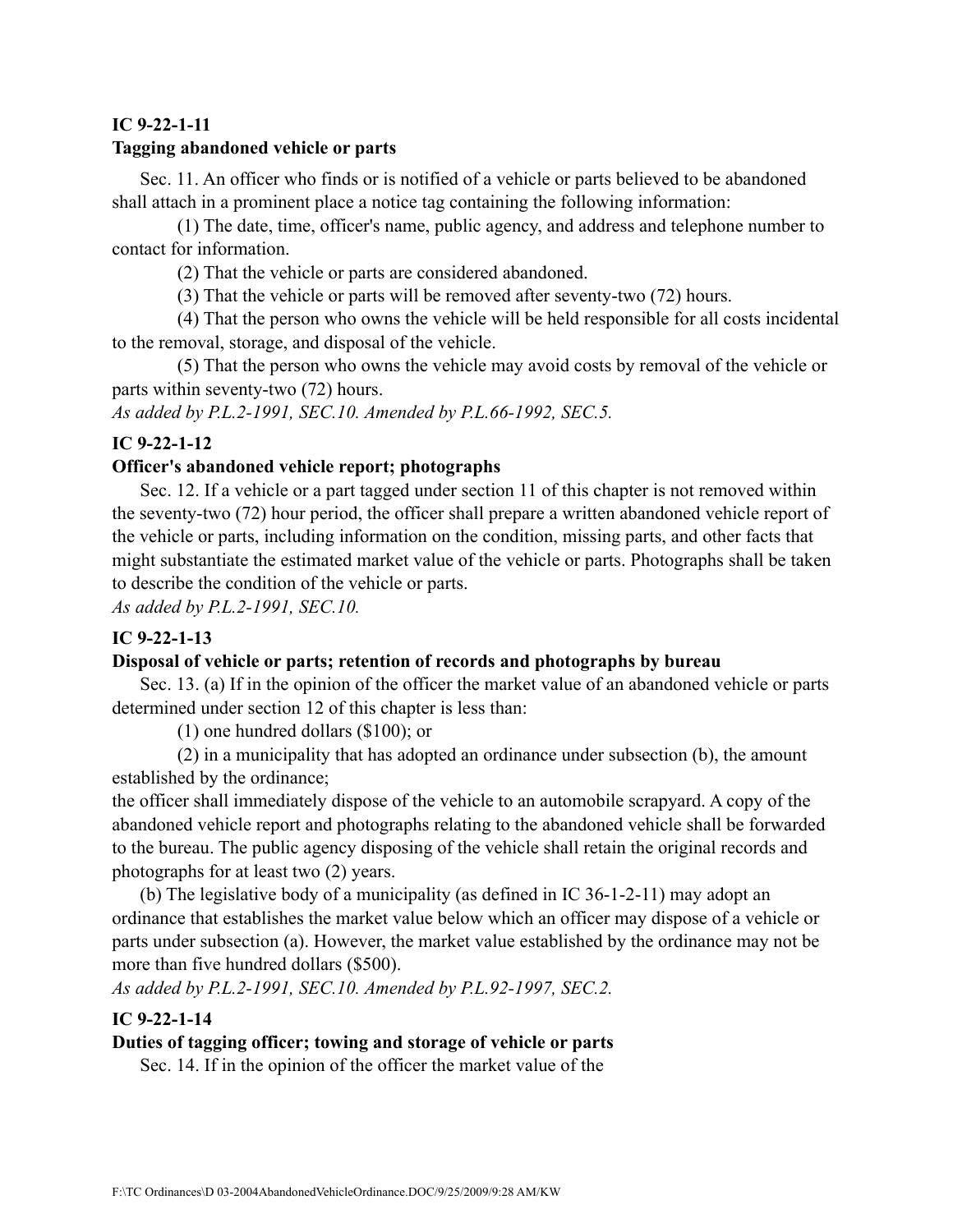abandoned vehicle or parts determined under section 12 of this chapter is at least:

(1) one hundred dollars (\$100); or

 (2) in a municipality that has adopted an ordinance under section 13(b) of this chapter, the amount established by the ordinance; the officer, before placing a notice tag on the vehicle or parts, shall make a reasonable effort to ascertain the person who owns the vehicle or parts or who may be in control of the vehicle or parts. After seventy-two (72) hours, the officer shall require the vehicle or parts to be towed to a storage area.

*As added by P.L.2-1991, SEC.10. Amended by P.L.92-1997, SEC.3.*

# **IC 9-22-1-15**

## **Discovery of vehicle abandoned on private property**

Sec. 15. (a) A person who finds a vehicle believed to be abandoned on private property that the person owns or controls, including rental property, may:

 (1) obtain the assistance of an officer under section 18 of this chapter to have the vehicle removed; or

 (2) personally arrange for the removal of the vehicle by complying with subsection (b) and section 16 of this chapter.

 (b) If the person wishes to personally arrange for the removal of the vehicle, the person shall attach in a prominent place a notice tag containing the following information:

 (1) The date, time, name, and address of the person who owns or controls the private property and a telephone number to contact for information.

(2) That the vehicle is considered abandoned.

(3) That the vehicle will be removed after seventy-two (72) hours.

 (4) That the person who owns the vehicle will be held responsible for all costs incidental to the removal, storage, and disposal of the vehicle.

 (5) That the person who owns the vehicle may avoid costs by removal of the vehicle or parts within seventy-two (72) hours.

*As added by P.L.2-1991, SEC.10. Amended by P.L.130-1995, SEC.1; P.L.108-2001, SEC.3.*

# **IC 9-22-1-16**

# **Towing vehicle from private property**

Sec. 16. (a) If after seventy-two (72) hours the person who owns a vehicle believed to be abandoned on private property that the person owns or controls, including rental property, has not removed the vehicle from the private property, the person who owns or controls the private property may have the vehicle towed from the private property. The towing operator shall do the following:

 (1) Contact the bureau to obtain the name and address of the person who owns the vehicle.

 (2) Deliver, by certified mail, a copy of the information contained in the notice required under section 15 of this chapter to the person who owns the vehicle. The notice required by this subdivision must be given not later than five (5) business days after the vehicle is removed.

 (b) Notwithstanding subsection (a), in an emergency situation a vehicle may be removed immediately. As used in this subsection, "emergency situation" means that the presence of the abandoned vehicle interferes physically with the conduct of normal business operations of the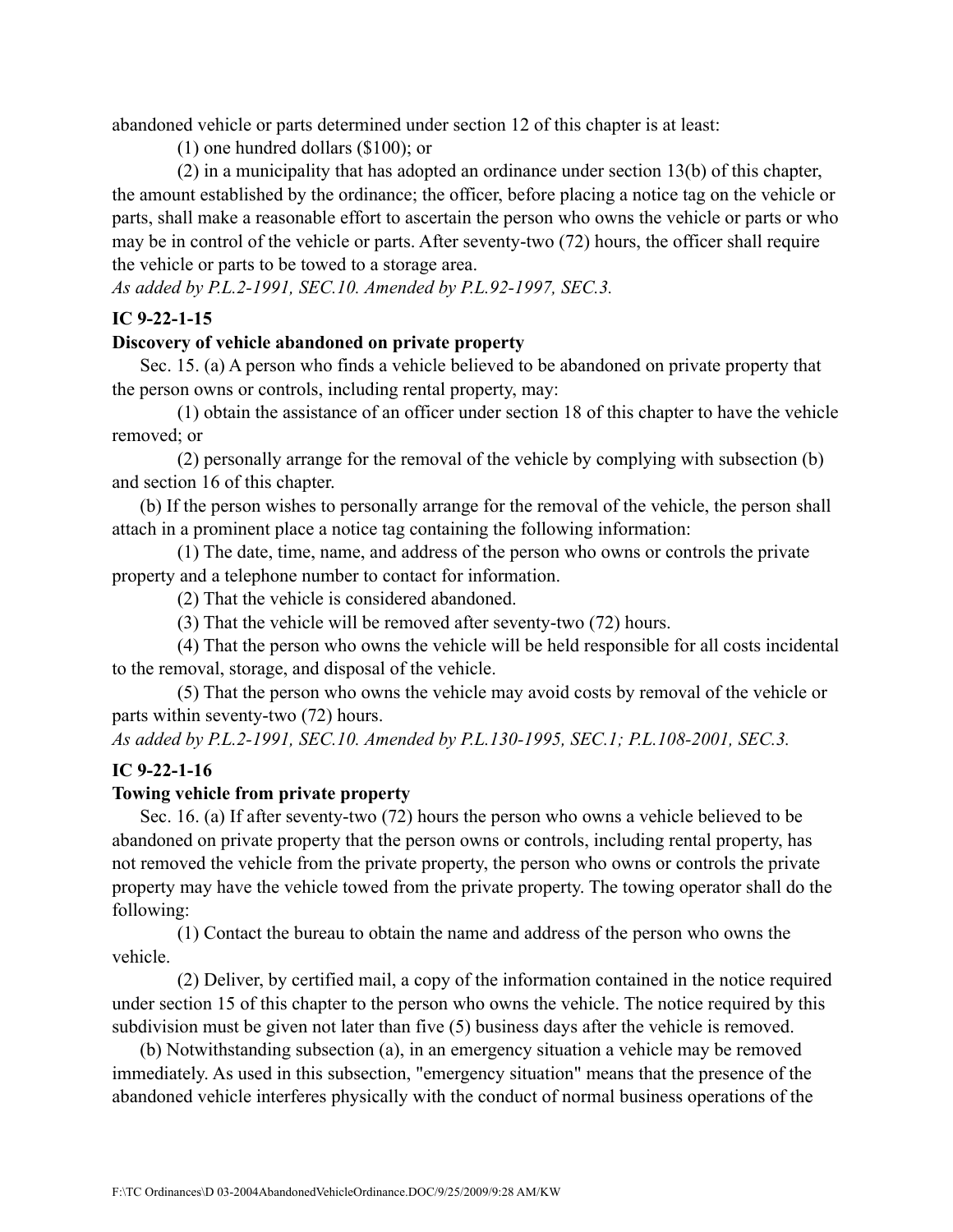person who owns or controls the private property or poses a threat to the safety or security of persons or property, or both.

*As added by P.L.2-1991, SEC.10. Amended by P.L.130-1995, SEC.2; P.L.108-2001, SEC.4.*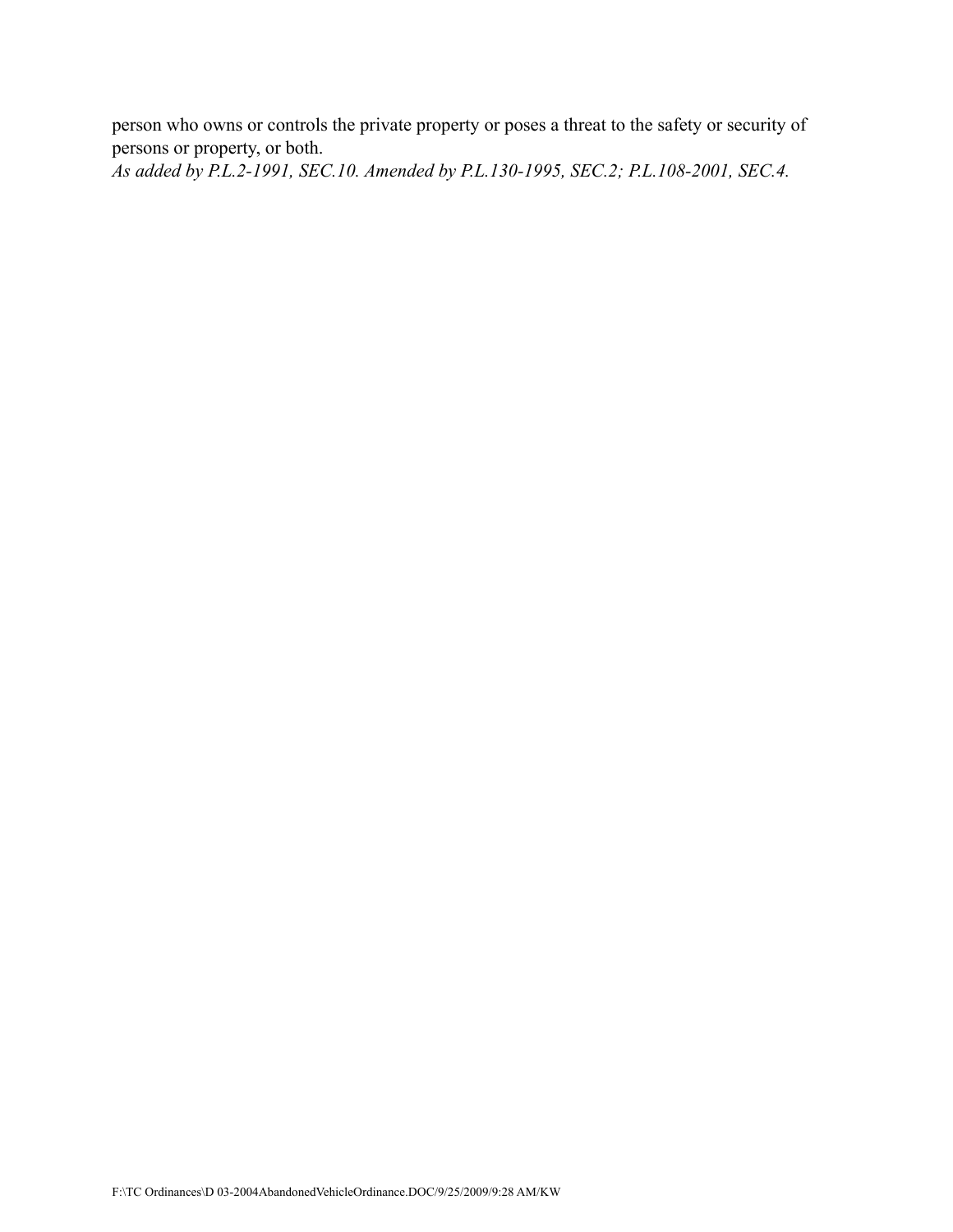### **Notice to bureau given by operator towing vehicle from rental property**

Sec. 17. A towing operator who tows a vehicle under section 16 of this chapter shall give notice to the public agency and bureau that the abandoned vehicle is in the possession of the towing operator.

*As added by P.L.2-1991, SEC.10.*

### **IC 9-22-1-18**

## **Complaint by person owning or controlling private property**

Sec. 18. Upon complaint of a person who owns or controls private property that a vehicle has been left on the property for at least forty-eight (48) hours without the consent of the person who owns or controls the property, an officer shall follow the procedures set forth in sections 11 through 14 of this chapter.

*As added by P.L.2-1991, SEC.10.*

### **IC 9-22-1-19**

### **Abandoned vehicle report; name and address of owner or lien holder; reimbursement**

Sec. 19. (a) Within seventy-two (72) hours after removal of an abandoned vehicle to a storage area under section 13, 14, or 16 of this chapter, the public agency or towing operator shall prepare and forward to the bureau an abandoned vehicle report containing a description of the vehicle, including the following information concerning the vehicle:

- (1) The make.
- (2) The model.
- (3) The identification number.
- (4) The number of the license plate.

 (b) The public agency or towing operator shall request that the bureau advise the public agency or towing operator of the name and most recent address of the person who owns or holds a lien on the vehicle.

 (c) Notwithstanding section 4 of this chapter, if the public agency or towing operator fails to notify the bureau of the removal of an abandoned vehicle within seventy-two (72) hours after the vehicle is removed as required by subsection (a), the public agency or towing operator:

 (1) may not initially collect more in reimbursement for the costs of storing the vehicle than the cost incurred for storage for seventy-two (72) hours; and

 (2) may collect further reimbursement under this chapter only for additional storage costs incurred after notifying the bureau of the removal of the abandoned vehicle. *As added by P.L.2-1991, SEC.10. Amended by P.L.66-1992, SEC.6; P.L.78-2003, SEC.1.*

### **IC 9-22-1-20**

### **Search by bureau for owner or lienholder; notice to owner or lienholder**

Sec. 20. Upon receipt of an abandoned vehicle report under section 19 of this chapter, the bureau shall do the following:

 (1) Conduct a reasonable search through the national automobile theft bureau and the state police department to determine whether the vehicle or parts have been reported as stolen.

 (2) Conduct a reasonable search of bureau records to determine the person who owns the vehicle or parts or the person who holds the lien of record.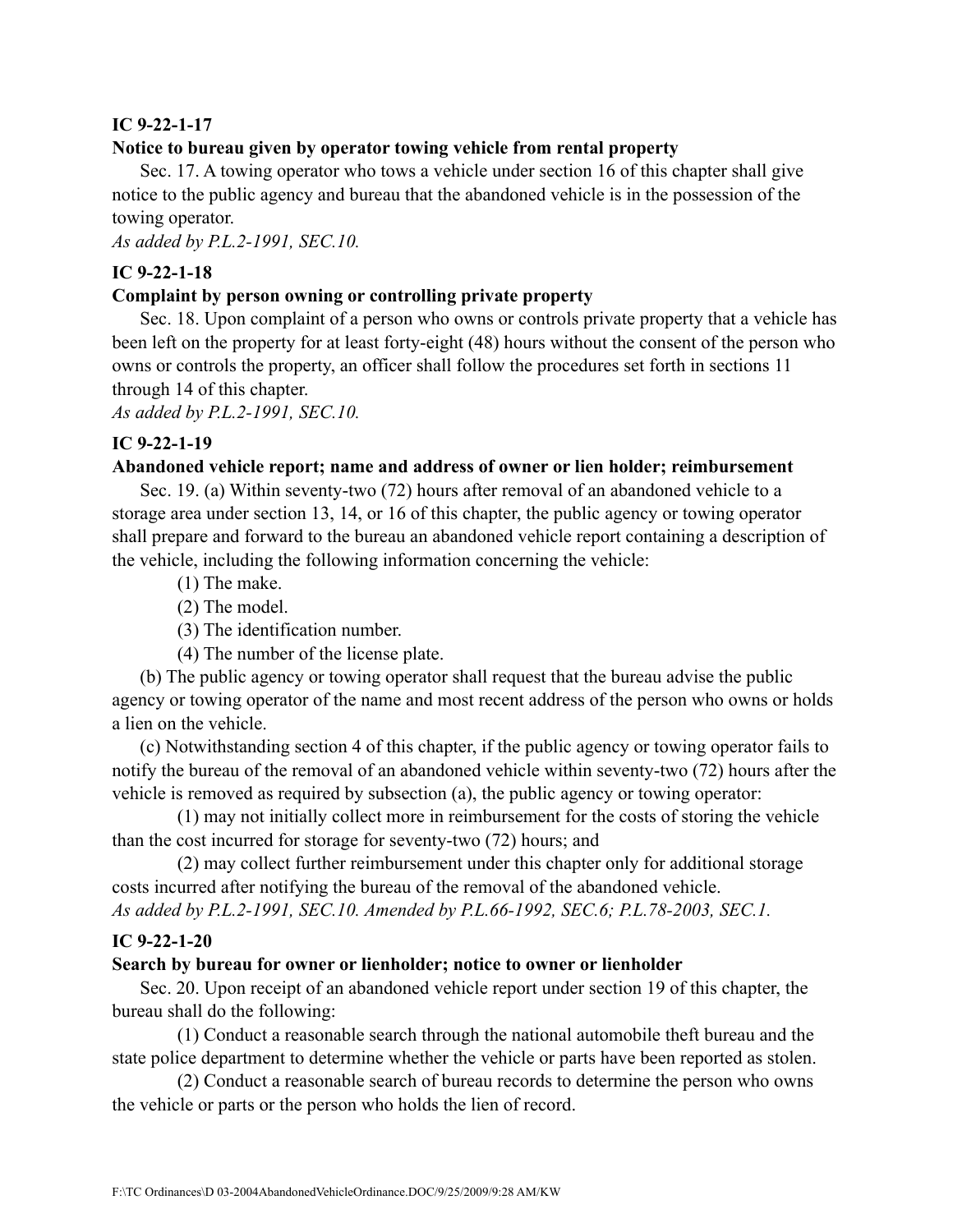(3) Except as provided in subdivision (4), if a reasonable search discloses the name and address of the person who owns or holds a lien on the vehicle, mail a written notice, by first class mail, to:

 (A) the person who owns the vehicle, with a copy to each person who holds a lien on the vehicle if the bureau disposes of the vehicle; or

(B) the public agency if the public agency disposes of the vehicle;

 indicating that the vehicle or parts have been impounded at a certain location and must be removed within twenty (20) days after the date of mailing of the notice and advising that the vehicle or parts will be disposed of after that time. The notice must advise the person who owns or holds a lien on the vehicle that all costs incurred in removing and storing the vehicle or parts are the person's legal responsibility.

 (4) This subdivision applies only to a consolidated city or a county containing a consolidated city. If a reasonable search discloses the name and address of the person who owns or holds a lien on the vehicle, the bureau shall mail a written notice, by first class mail, to:

 (A) the person who owns the vehicle, with a copy to each person who holds a lien on the vehicle if the bureau disposes of the vehicle; or

(B) the public agency if the public agency disposes of the vehicle;

 indicating that the vehicle or parts have been impounded at a certain location and must be removed within fifteen (15) days of the date of mailing of the notice and advising that the vehicle or parts will be disposed of after that time. The notice must advise the person who owns or holds a lien on the vehicle that all costs incurred in removing and storing the vehicle or parts are the person's legal responsibility.

*As added by P.L.2-1991, SEC.10. Amended by P.L.92-1997, SEC.4.*

#### **IC 9-22-1-21**

#### **Means of vehicle identification not available; disposal without notice**

Sec. 21. If a vehicle or parts are in such a condition that vehicle identification numbers or other means of identification are not available to determine the person who owns or holds a lien on the vehicle, the vehicle may be disposed of without notice. *As added by P.L.2-1991, SEC.10.*

#### **IC 9-22-1-22**

#### **Public sale by bureau; notice**

Sec. 22. (a) This section applies to the bureau.

 (b) Except as provided in subsection (c), if the person who owns or holds a lien upon a vehicle does not appear within twenty (20) days after the mailing of a notice under section 20 of this chapter, the bureau shall sell the vehicle or parts to the highest bidder at a public sale. Notice of the sale shall be given under IC 5-3-1, except only one (1) newspaper insertion one (1) week before the public sale is required.

 (c) This subsection applies to a consolidated city or a county containing a consolidated city. If the person who owns or holds a lien upon a vehicle does not appear within fifteen (15) days after the mailing of a notice under section 20 of this chapter, the bureau shall sell the vehicle or parts to the highest bidder at a public sale. Notice of the sale shall be given under IC 5-3-1,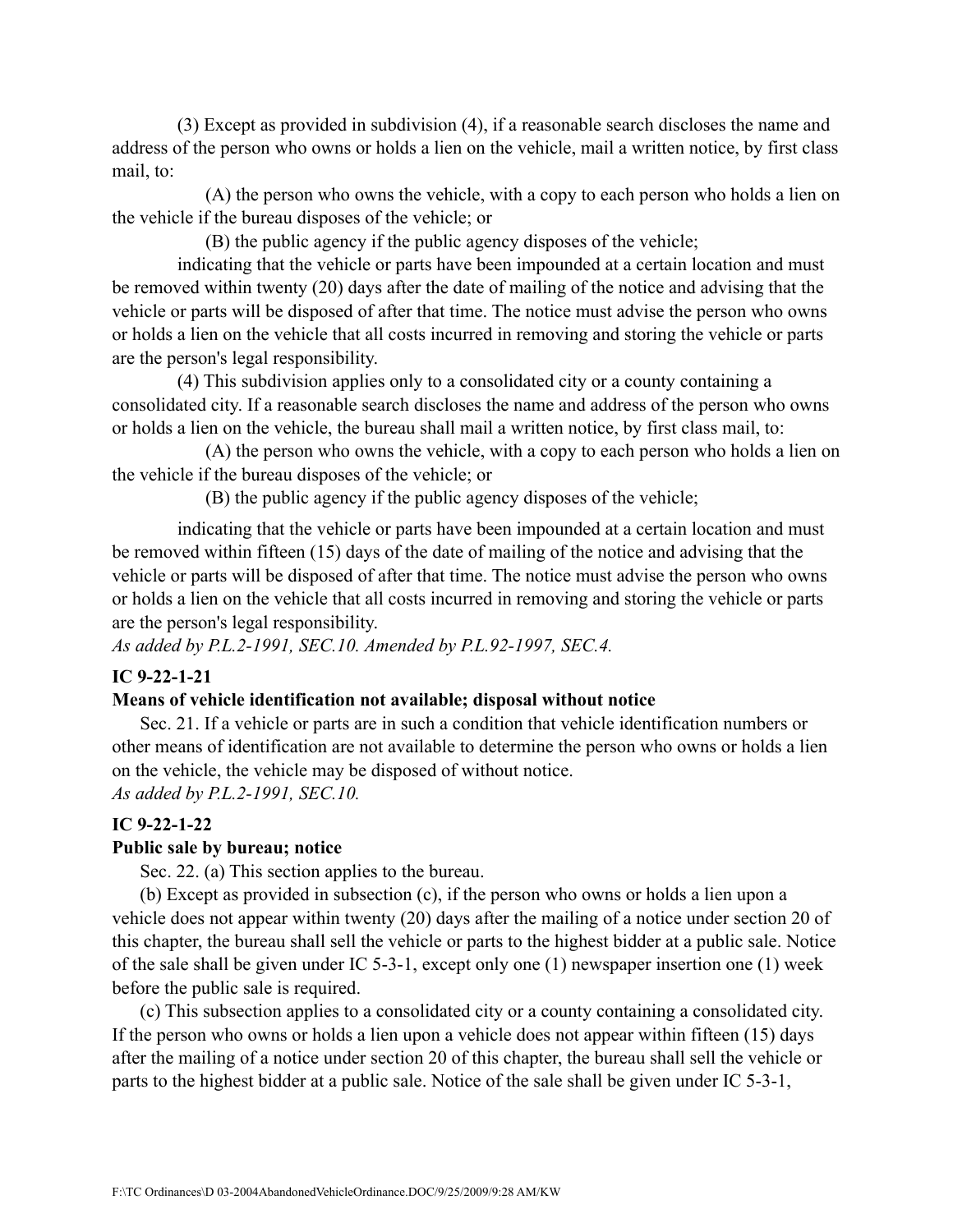except only one (1) newspaper insertion one (1) week before the public sale is required. *As added by P.L.2-1991, SEC.10. Amended by P.L.92-1997, SEC.5.*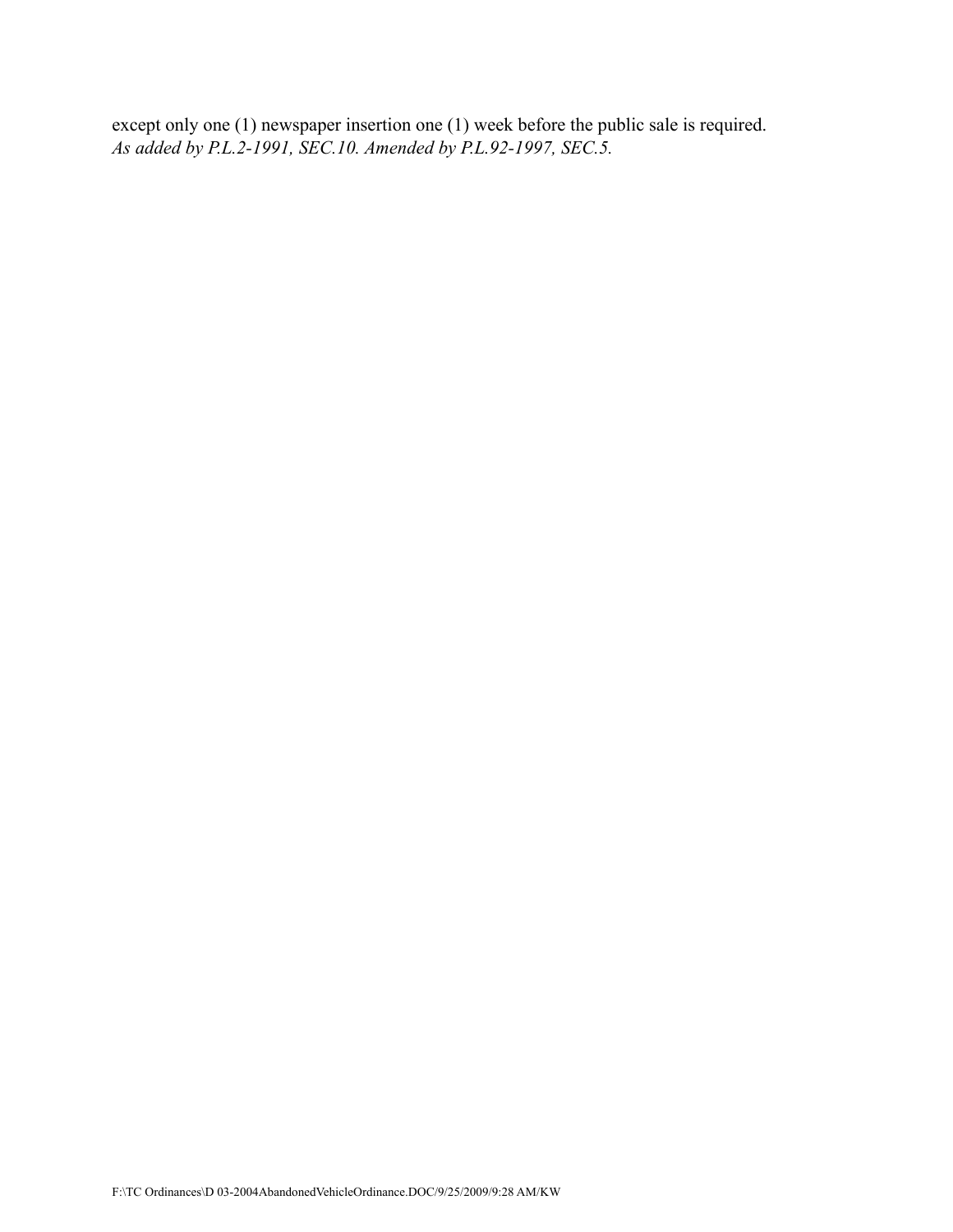#### **Public sale by consolidated city, second class city, or county; notice**

Sec. 23. (a) This section applies to a consolidated city, second class city, or county.

 (b) Except as provided in subsection (c), if the person who owns or holds a lien upon a vehicle does not appear within twenty (20) days after the mailing of a notice under section 20 of this chapter, the unit may sell the vehicle or parts by either of the following methods:

 (1) The unit may sell the vehicle or parts to the highest bidder at a public sale. Notice of the sale shall be given under IC 5-3-1, except that only one (1) newspaper insertion one (1) week before the public sale is required.

 (2) The unit may sell the vehicle or part as unclaimed property under IC 36-1-11. The twenty (20) day period for the property to remain unclaimed is sufficient for a sale under this subdivision.

 (c) This subsection applies to a consolidated city or county containing a consolidated city. If the person who owns or holds a lien upon a vehicle does not appear within fifteen (15) days after the mailing of a notice under section 20 of this chapter, the unit may sell the vehicle or parts by either of the following methods:

 (1) The unit may sell the vehicle or parts to the highest bidder at a public sale. Notice of the sale shall be given under IC 5-3-1, except that only one (1) newspaper insertion one (1) week before the public sale is required.

 (2) The unit may sell the vehicle or part as unclaimed property under IC 36-1-11. The fifteen (15) day period for the property to remain unclaimed is sufficient for a sale under this subdivision.

*As added by P.L.2-1991, SEC.10. Amended by P.L.92-1997, SEC.6.*

### **IC 9-22-1-24**

#### **Purchasers at public sales; bill of sale; fees; roadworthiness of vehicle**

Sec. 24. A person who purchases a vehicle under section 22 or 23 of this chapter shall be furnished a bill of sale for each abandoned vehicle sold by the bureau or public agency upon paying the fee for a bill of sale under IC 9-29-7. A person who purchases a vehicle under section 22 or 23 of this chapter must:

 (1) present evidence from a law enforcement agency that the vehicle purchased is roadworthy, if applicable; and

 (2) pay the appropriate title fee under IC 9-29-4; to obtain a certificate of title under IC 9-17 for the vehicle. *As added by P.L.2-1991, SEC.10. Amended by P.L.66-1992, SEC.7.*

#### **IC 9-22-1-25**

### **Payment of removal, storage, and disposition costs; cost limits**

Sec. 25. The costs for removal and storage of an abandoned vehicle or parts not claimed by the person who owns or holds a lien on a vehicle shall be paid from the abandoned vehicle account established under section 30 of this chapter. The charge payable by the person who owns or holds a lien on a vehicle for towing, storing, or removing an abandoned vehicle or parts may not exceed the limits established by ordinance adopted under section 30 of this chapter. *As added by P.L.2-1991, SEC.10.*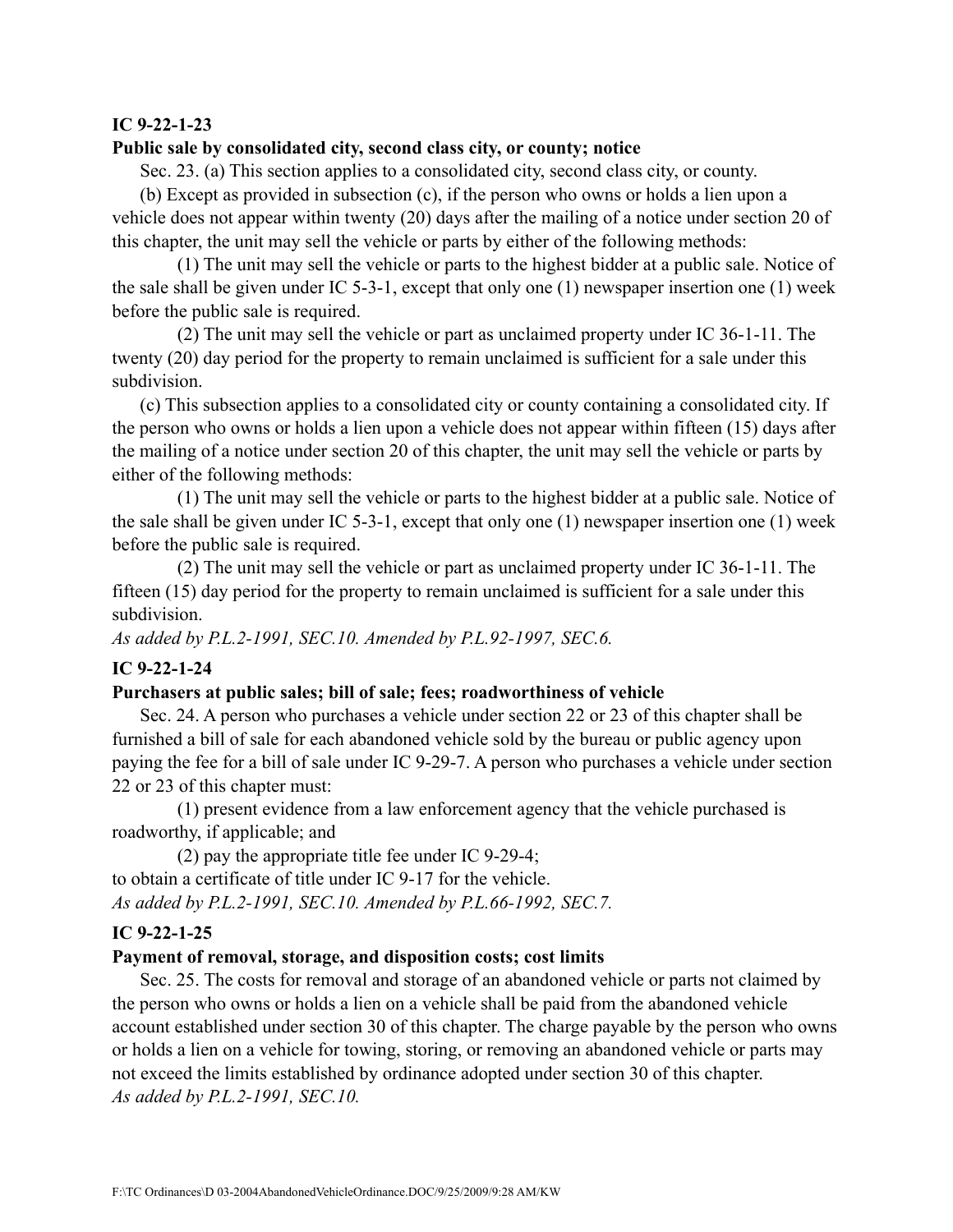F:\TC Ordinances\D 03-2004AbandonedVehicleOrdinance.DOC/9/25/2009/9:28 AM/KW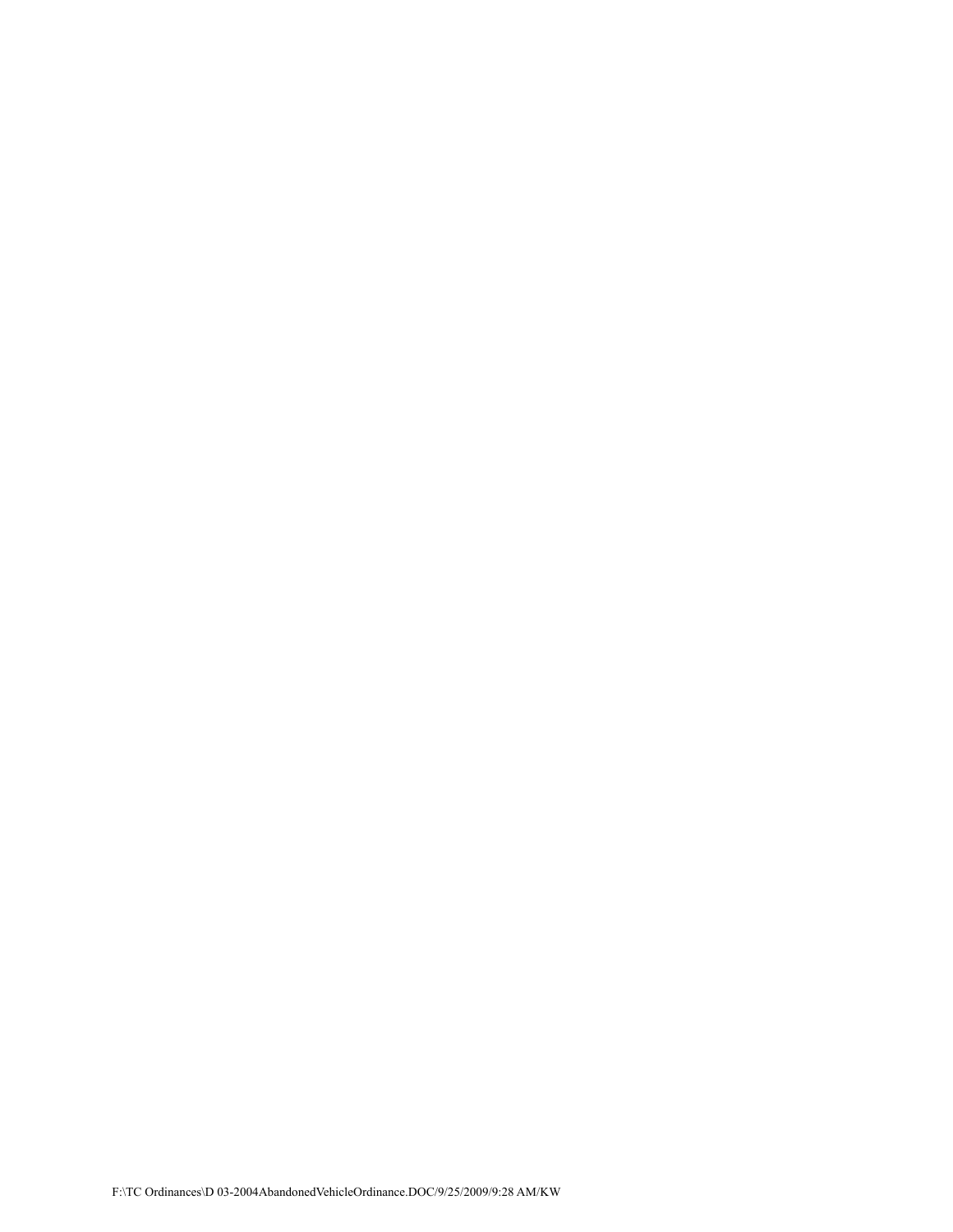### **Sale proceeds credited against removal, storage, and disposition costs**

Sec. 26. The proceeds of sale of an abandoned vehicle or parts under section 22 or 23 of this chapter shall be credited against the costs of the removal, storage, and disposal of the vehicle. *As added by P.L.2-1991, SEC.10.*

### **IC 9-22-1-27**

#### **Sales by local units; deposit of proceeds; payment of public agency costs; appropriations**

Sec. 27. (a) This section applies to sales of abandoned vehicles or parts by local units.

(b) The proceeds from the sale of abandoned vehicles or parts, including:

(1) charges for bills of sale; and

 (2) money received from persons who own or hold liens on vehicles for the cost of removal or storage of vehicles; shall be deposited with the county treasurer or city controller and placed by the treasurer or controller in the unit's abandoned vehicle fund.

 (c) The costs incurred by a public agency in administering this chapter shall be paid from the abandoned vehicle fund.

 (d) The fiscal body shall annually appropriate sufficient money to the fund to carry out this chapter. Money remaining in the fund at the end of a year remains in the fund and does not revert to the general fund.

 (e) Notwithstanding subsection (d), the fiscal body of a consolidated city may transfer money from the fund.

*As added by P.L.2-1991, SEC.10. Amended by P.L.85-1995, SEC.39.*

#### **IC 9-22-1-28**

#### **Sales by bureau; proceeds; transfer to motor vehicle highway fund**

Sec. 28. (a) This section applies to sales of abandoned vehicles by the bureau.

 (b) The proceeds from the sale of abandoned vehicles or parts shall be deposited in the abandoned vehicle fund to be established by the bureau after allocation for towing and storage charges.

 (c) At the end of a state fiscal year, money deposited by the bureau in excess of thirty-seven thousand dollars (\$37,000) shall be transferred from the abandoned vehicle fund to the motor vehicle highway fund.

*As added by P.L.2-1991, SEC.10. Amended by P.L.66-1992, SEC.8.*

### **IC 9-22-1-29**

#### **Rules and value guidelines**

Sec. 29. (a) The bureau may adopt rules under IC 4-22-2 to administer this chapter.

 (b) The bureau shall adopt rules under IC 4-22-2 to establish the guidelines for determining the estimated value of the vehicles.

*As added by P.L.2-1991, SEC.10.*

#### **IC 9-22-1-30**

#### **Fiscal body procedures established by ordinance; abandoned vehicle fund**

Sec. 30. (a) The fiscal body shall, by ordinance, establish procedures to carry out this chapter,